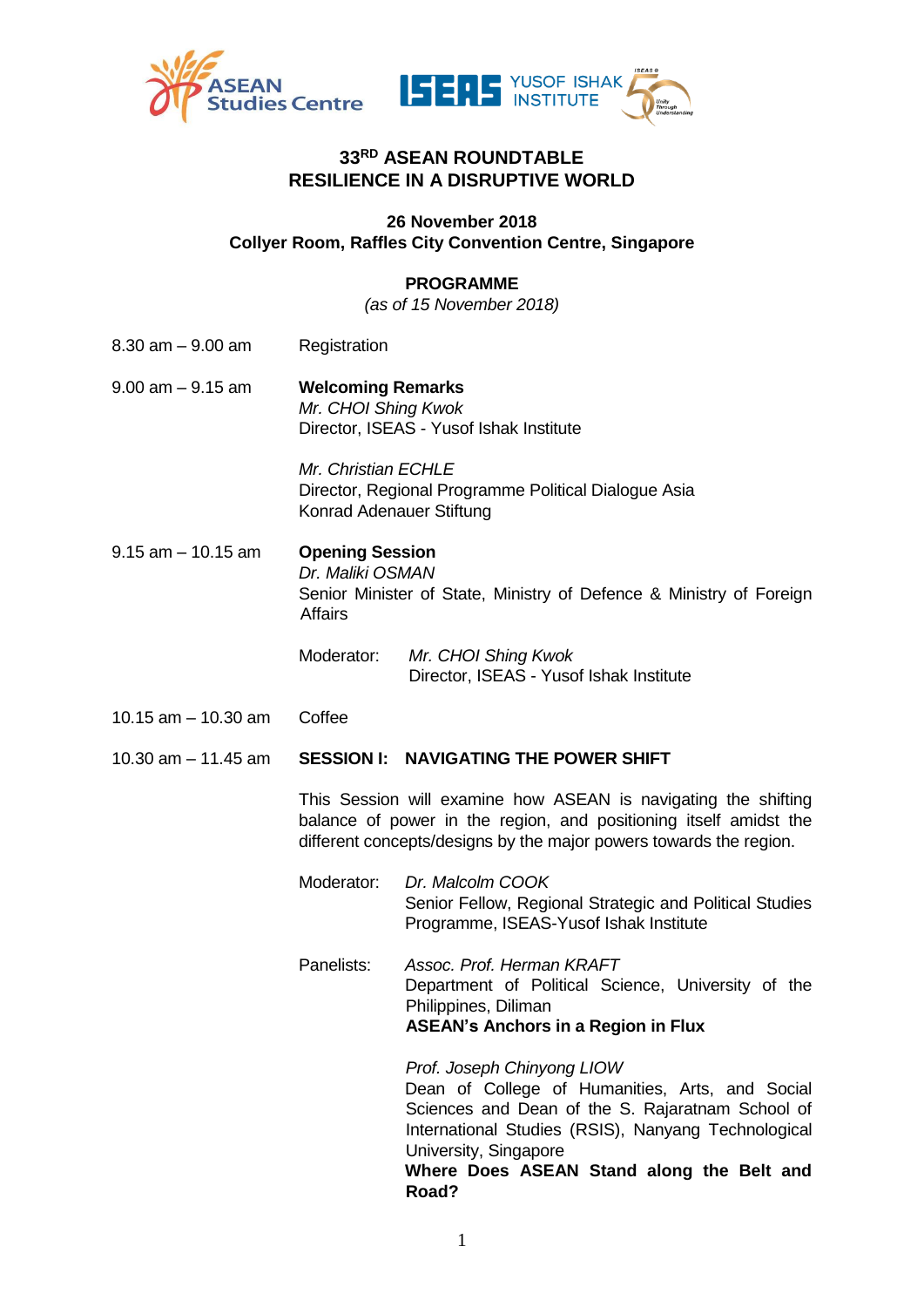## *Dr. Riefqi MUNA* Indonesian Institute of Sciences (LIPI) **Positioning ASEAN in the Indo-Pacific**

| 11.45 $am - 1.00$ pm |                         | SESSION II: RAISING THE FLAG OF OPEN AND FREE TRADE                                                                                                                                                                                                                      |
|----------------------|-------------------------|--------------------------------------------------------------------------------------------------------------------------------------------------------------------------------------------------------------------------------------------------------------------------|
|                      | Partnership (RCEP) are. | This session will discuss how the rising tide of protectionism and<br>economic nationalism across the world is impacting ASEAN, how<br>ASEAN member states are faring in terms of trade liberalisation, and<br>what the prospects of the Regional Comprehensive Economic |
|                      | Moderator:              | Dr. THAM Siew Yean<br>Senior Fellow, Regional Economic Studies<br>Programme, ISEAS - Yusof Ishak Institute                                                                                                                                                               |
|                      | Panelists:              | Dr. Donald Hanna<br>Chief Economist, CIMB Group<br>The Impact of the US-Sino Trade War on ASEAN                                                                                                                                                                          |
|                      |                         | Representative from Ministry of Trade and Industry,<br>Singapore<br><b>Update on the Regional Comprehensive Economic</b><br><b>Partnership (RCEP)</b>                                                                                                                    |
|                      |                         | Mr. Jayant MENON<br>Lead Economist, Office of the Chief Economist, Asian<br>Development Bank<br>Why Should ASEAN Remain Outward-Looking in<br>an Increasingly Inward-Looking World?                                                                                      |
| 1.00 pm $- 2.15$ pm  | Lunch                   |                                                                                                                                                                                                                                                                          |
| $2.15$ pm $-3.30$ pm |                         | <b>SESSION III: RIDING THE DIGITAL WAVE</b><br>An exchange of views on how ASEAN is managing<br>the many facets of disruptions brought about by the<br><b>Fourth Industrial Revolution</b>                                                                               |
|                      | Moderator:              | Ms. Moe THUZAR<br>Lead Researcher (Socio-Cultural), ASEAN Studies<br>Centre, ISEAS-Yusof Ishak Institute                                                                                                                                                                 |
|                      | Panelists:              | Ms. NUR SULYNA Abdullah<br><b>Chief Officer of Corporate Strategy</b><br>Communications<br>Malaysian<br>Multimedia<br>and<br>Commission (MCMC)<br><b>Resilience in the Cyberspace</b>                                                                                    |